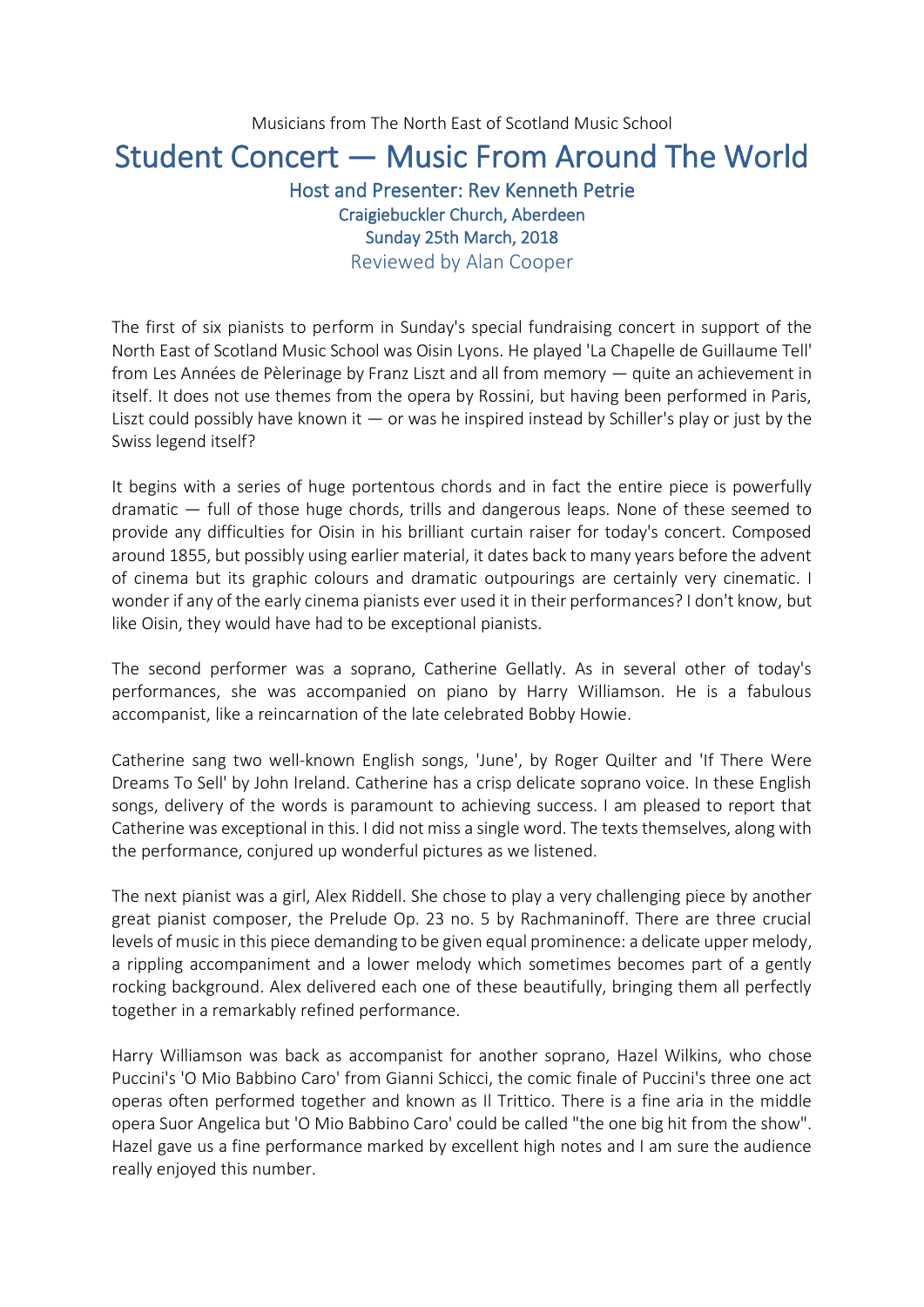The next pianist was young Lynette Thomas who gave a thoughtful performance of Chopin's Nocturne in c sharp minor. I particularly enjoyed the delicacy and fluency of her playing.

With the recorder, or to give it its Sunday name Blockflöte, its place as a beginners school instrument tends to spoil its reputation, but in the hands of a true instrumental virtuoso, it is up there with the best of instruments. Ruaraidh Wishart is one such virtuoso performer. He was accompanied by Harry Williamson in an absolutely rip-roaring performance of a great showpiece, 'La Danse' from Three Matisse Impressions by Edward Gregson. There are two Matisse paintings of that name and you can access them on the internet. They sum up the whirl and excitement that Ruaraidh gave us with his performance. He used two different recorders and the finale on sopranino with whirling torrents of notes brought a splendid conclusion to the first half of the concert.

There is not a huge repertoire for solo double bass but one of the finest composers for the instrument is Giovanni Bottesini. Scott Matheson chose one of his gentler more melodic pieces in which the double bass becomes like a lovely genial baritone singer. Instead of just woofing away with its pals at the far side of the orchestra, the bass enjoys the limelight in this piece. For his performance of Bottesini's well-named Rêverie, Scott was joined by another fine accompanist Jeremy Coleman — more of him later on.

One of Scott's fellow pupils is cellist Ruaraidh Williams. Scott acted as his piano accompanist in two superb cello masterpieces, a smooth toned performance of Fauré's Après un Rêve and then a fiery performance of William Squire's Tarantella. Like the recorder piece, but maybe just a little less fast, more torrents of notes, with amazingly intricate fingerboard work were played with admirable precision by Ruaraidh.

Will Kathleen Christie forgive me if I say that she represents the more mature pupils of the School? What distinguishes NESMS from some of the other music establishments in the city is that, unlike the Dyce School for instance, it gives opportunities to older musicians who, after a lifetime of work when time is limited, wish to go back and study music as they may have wished to have done in their youth.

Kathleen is keen on opera and she decided to choose Bizet's Seguidilla from Carmen, the Aria from Act One with which Carmen successfully seduces Don José. Catherine gave it a twirl of a performance with real pizzazz. As she said in her introduction, the first performances of the opera were not successful. It is even suggested that members of the orchestra sabotaged it, but possibly they were just not very good. I hope that if there is an afterlife, Bizet is looking down and rejoicing in the fact that Carmen is the most performed opera in the repertoire.

We were nearing the end of the concert. The last three performers were all pianists. Adam Auchie has come a long way as a pianist. I remember him in one of the jazz concerts but today he played another of Liszt's pieces, Sonetto 123 del Petrarca. He captured all the heart and soul of this music in a magnificent performance. It was atmospheric, broad and expansive, and fully expressive with a real mature understanding of the place of rubato in Liszt's music.